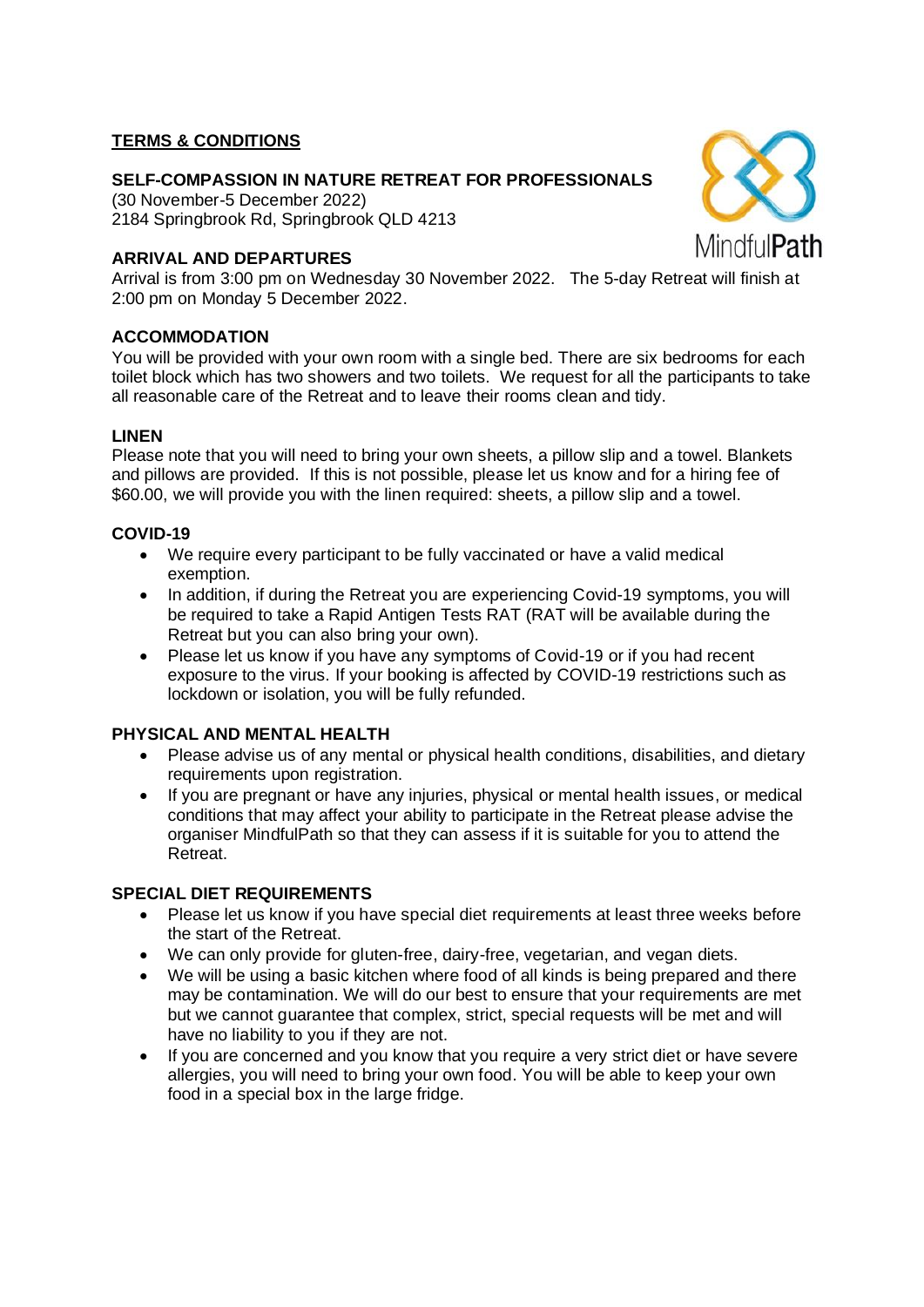# **CODE OF CONDUCT**

- All participants are asked to keep a friendly silence from the first evening of the retreat until the morning of the last full day. All forms of communication with other participants are to be kept to a minimum. Communication with the outside world is also strongly discouraged unless there is an emergency. The participants will keep their phones silent and avoid carrying their phones.
- Participants can speak with the teacher, co-teacher, or manager if they have any concerns related to food, accommodation, health, and wellbeing.
- During the Retreat the expectation is that all participants will behave in a way that is considerate, courteous, and compassionate.
- Please refrain from wearing perfume, or burning incense
- The participants will be asked to take turns in kitchen duties such as food preparation and cleaning the dishes
- All the rooms in this Retreat Centre are strictly non-smoking. No alcohol or recreational drugs are to be consumed during the Retreat
- We reserve the right to ask any participants to leave if they cause a nuisance to others, fail to follow directives, wilfully damage the property, are consuming alcohol/recreational drugs, or act unlawfully. No refund will be given if asked to leave.

## **DISCLAIMERS**

- The guided meditations, interviews and self-reflective exercises presented during the Retreat are in no way intended as a substitute for medical treatment, or psychological counselling. The Retreat and the included activities and exercises are not intended as a replacement for medical advice, diagnosis or treatment of pathological conditions.
- If you have an acute or chronic physical or mental illness you should consult with your medical practitioner or health care provider to check if your participation in the Retreat is suitable for someone in your condition as well as to let the organiser MindfulPath of this Retreat know.
- During the Retreat, if you have specific health-related questions, you should call your medical practitioner or other healthcare providers for their professional advice.

## **LIMITATION OF LIABILITY**

- When you register for the Retreat, you are accepting all our Terms and Conditions.
- While all measures are taken to ensure a high standard of health and safety, as a participant, you are responsible for your own safety and well-being when walking or attending the sessions at the Retreat. When you are using bush tracks on the property, we cannot accept any liability for any accidents, incidents, or injury relating to these activities whilst on the property. It is your responsibility to act wisely and take good care of yourself.
- While the organizer MindfulPath will take all due care of you throughout the Retreat, they are in no way responsible for any illnesses which may be incurred.
- Security for your possessions while staying at the Retreat is your responsibility, and we shall not be responsible for any losses you may incur.
- You will be required to sign a Release of Liability in the Registration Form.